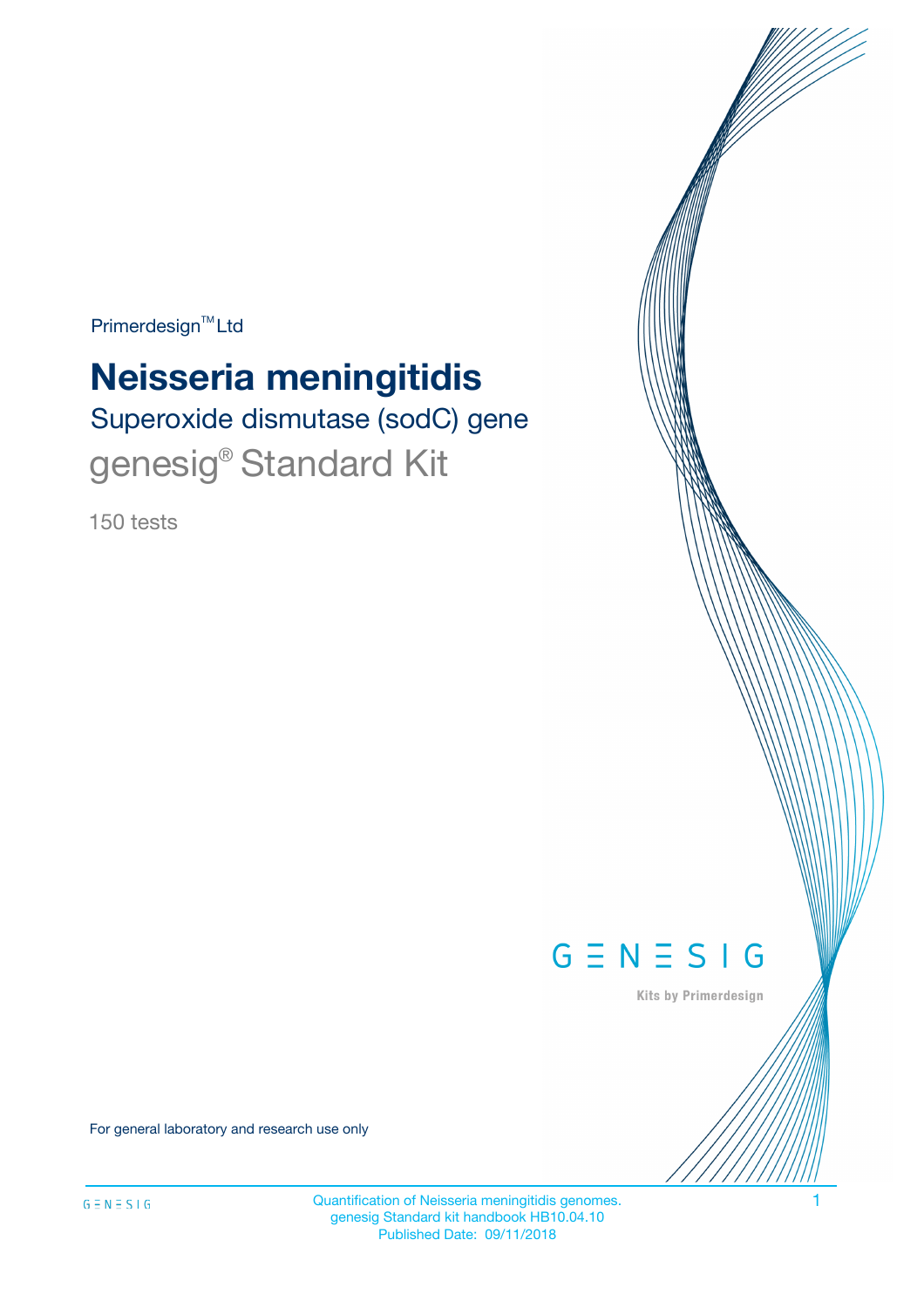## Introduction to Neisseria meningitidis

Neisseria meningitidis is a non-motile, aerobic, Gram-negative bacterium of the Neisseriaceae family and is a causative agent of meningitis and other meningococcal diseases. There are 13 serotypes of this species and the genomes that have been wholly sequenced are around 2.2Mbp in length, arranged as a single, circular chromosome.

This bacterium resides on mucosal membranes such as in the respiratory tract and can be transmitted between hosts by infected saliva as aerosols. Pili facilitate attachment of the bacterium to the host cell membrane, allowing the bacterium to grow by utilising host provided salts, amino acids and iron. The iron is gained from heme in the blood and due to this, infection sites are often seen in combination with an aggregation of blood cells. Once the bacterium has entered the host blood stream, it can gain access to the meninges of the brain resulting in inflammation. A polysaccharide capsule containing variable surface protein allows the bacterium to evade phagocytosis by the host immune system. Another virulence factor is the production of a lipopolysaccharide endotoxin which is upregulated during the bacterial growth phase.

Infection usually begins with symptoms including fatigue, fever and headaches but rapidly progresses to coma and in around 10% of cases, death. As soon as infection with this bacterium is suspected, a course of antibiotics can be prescribed.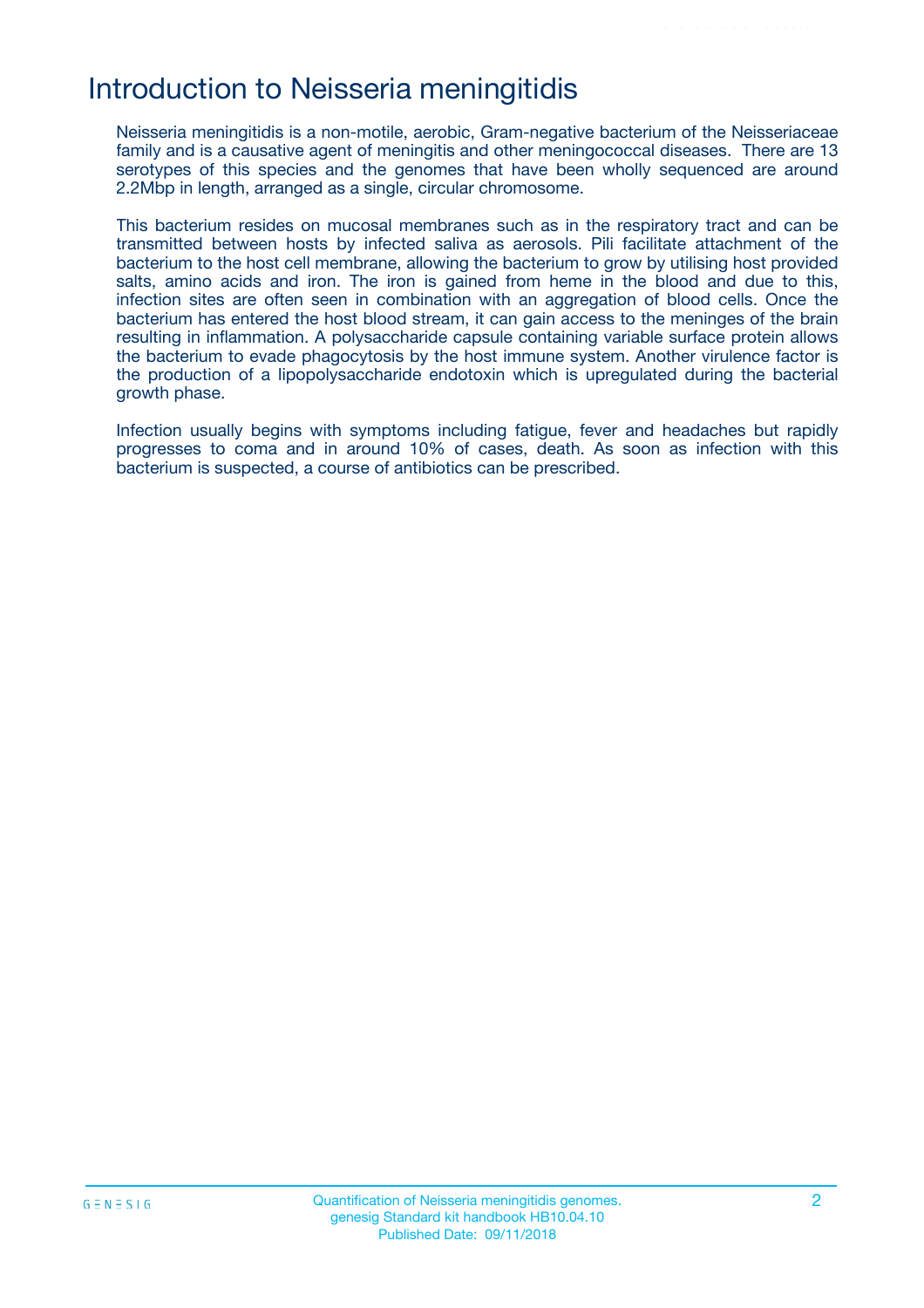

The Primerdesign genesig Kit for Neisseria meningitidis (N.meningitidis) genomes is designed for the in vitro quantification of N.meningitidis genomes. The kit is designed to have a broad detection profile. Specifically, the primers represent 100% homology with over 95% of the NCBI database reference sequences available at the time of design.

The dynamics of genetic variation means that new sequence information may become available after the initial design. Primerdesign periodically reviews the detection profiles of our kits and when required releases new versions.

If you require further information, or have a specific question about the detection profile of this kit then please send an e.mail to enquiry@primerdesign.co.uk and our bioinformatics team will answer your question.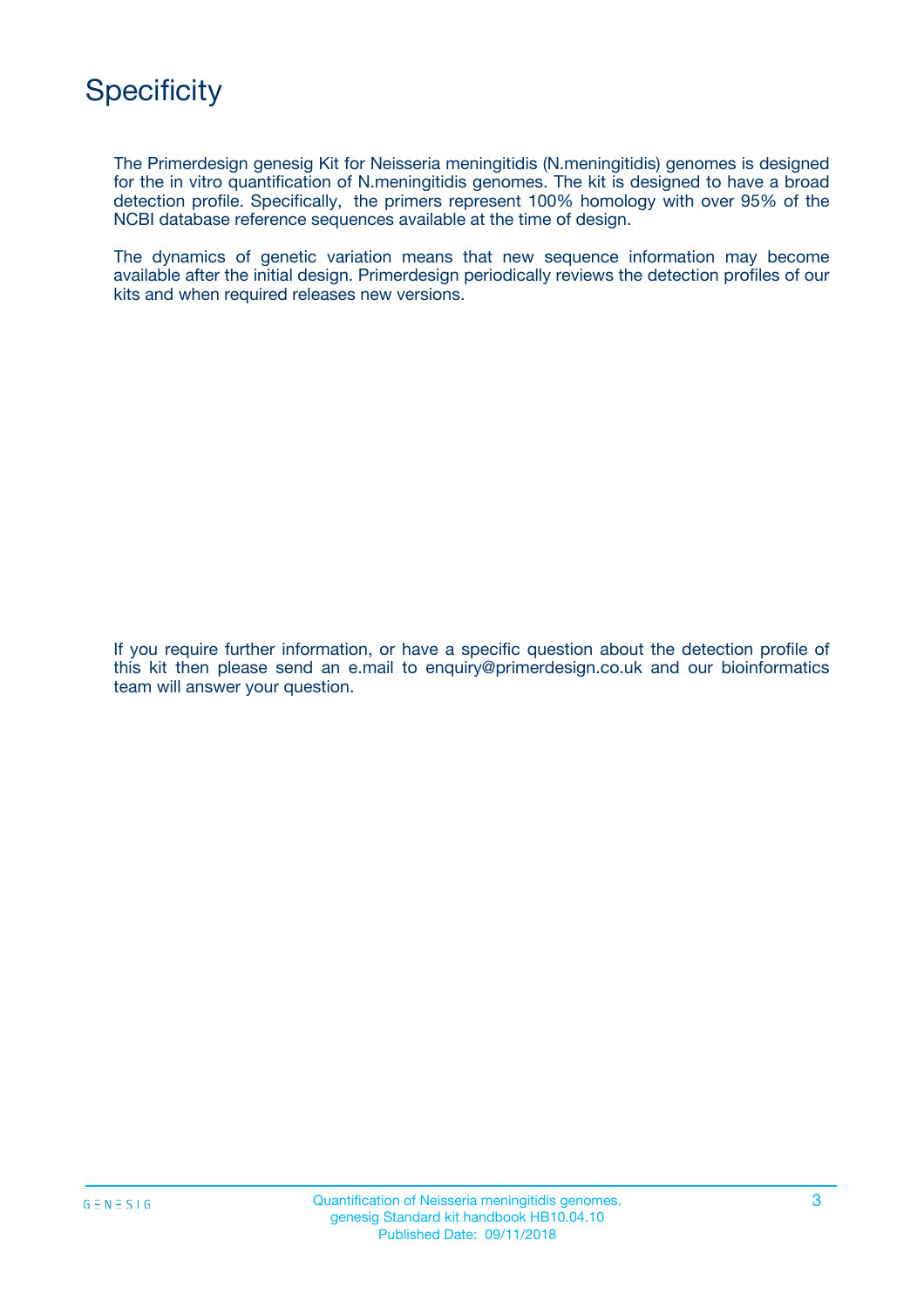# Kit contents

- **N.meningitidis specific primer/probe mix (150 reactions BROWN)** FAM labelled
- **N.meningitidis positive control template (for Standard curve RED)**
- **RNase/DNase free water (WHITE)** for resuspension of primer/probe mixes
- **Template preparation buffer (YELLOW)** for resuspension of positive control template and standard curve preparation

# Reagents and equipment to be supplied by the user

#### **Real-time PCR Instrument**

#### **Extraction kit**

This kit is recommended for use with genesig Easy DNA/RNA extraction kit. However, it is designed to work well with all processes that yield high quality RNA and DNA with minimal PCR inhibitors.

#### **oasig**TM **lyophilised or Precision**®**PLUS 2X qPCR Master Mix**

This kit is intended for use with oasig or PrecisionPLUS2X qPCR Master Mix.

**Pipettors and Tips**

**Vortex and centrifuge**

**Thin walled 1.5 ml PCR reaction tubes**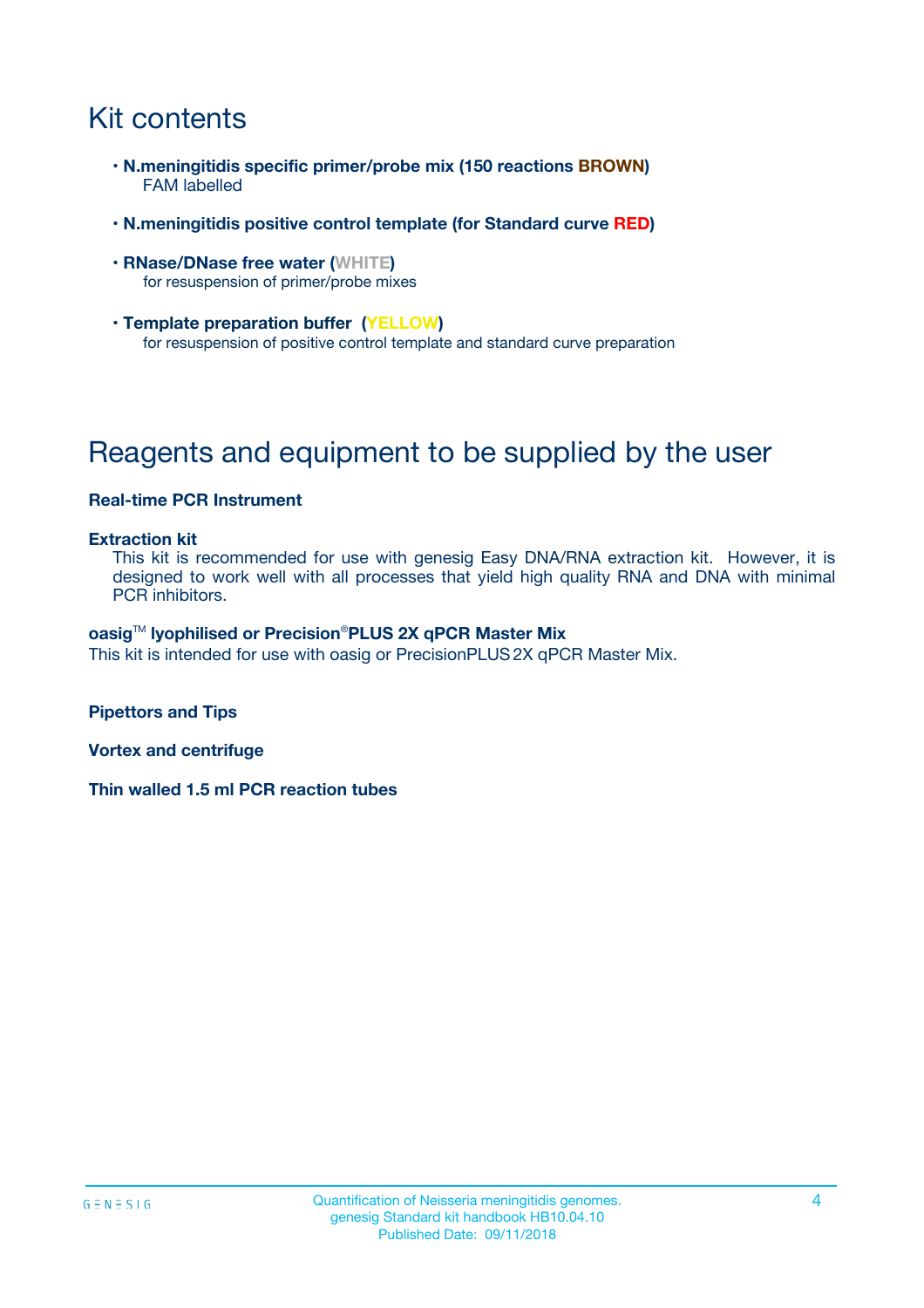### Kit storage and stability

This kit is stable at room temperature but should be stored at -20ºC on arrival. Once the lyophilised components have been resuspended they should not be exposed to temperatures above -20°C for longer than 30 minutes at a time and unnecessary repeated freeze/thawing should be avoided. The kit is stable for six months from the date of resuspension under these circumstances.

If a standard curve dilution series is prepared this can be stored frozen for an extended period. If you see any degradation in this serial dilution a fresh standard curve can be prepared from the positive control.

Primerdesign does not recommend using the kit after the expiry date stated on the pack.

### Suitable sample material

All kinds of sample material suited for PCR amplification can be used. Please ensure the samples are suitable in terms of purity, concentration, and DNA integrity. Always run at least one negative control with the samples. To prepare a negative-control, replace the template DNA sample with RNase/DNase free water.

### Dynamic range of test

Under optimal PCR conditions genesig N.meningitidis detection kits have very high priming efficiencies of >95% and can detect less than 100 copies of target template.

### Notices and disclaimers

This product is developed, designed and sold for research purposes only. It is not intended for human diagnostic or drug purposes or to be administered to humans unless clearly expressed for that purpose by the Food and Drug Administration in the USA or the appropriate regulatory authorities in the country of use. During the warranty period Primerdesign genesig detection kits allow precise and reproducible data recovery combined with excellent sensitivity. For data obtained by violation to the general GLP guidelines and the manufacturer's recommendations the right to claim under guarantee is expired. PCR is a proprietary technology covered by several US and foreign patents. These patents are owned by Roche Molecular Systems Inc. and have been sub-licensed by PE Corporation in certain fields. Depending on your specific application you may need a license from Roche or PE to practice PCR. Additional information on purchasing licenses to practice the PCR process may be obtained by contacting the Director of Licensing at Roche Molecular Systems, 1145 Atlantic Avenue, Alameda, CA 94501 or Applied Biosystems business group of the Applera Corporation, 850 Lincoln Centre Drive, Foster City, CA 94404. In addition, the 5' nuclease assay and other homogeneous amplification methods used in connection with the PCR process may be covered by U.S. Patents 5,210,015 and 5,487,972, owned by Roche Molecular Systems, Inc, and by U.S. Patent 5,538,848, owned by The Perkin-Elmer Corporation.

### Trademarks

Primerdesign™ is a trademark of Primerdesign Ltd.

genesig $^\circledR$  is a registered trademark of Primerdesign Ltd.

The PCR process is covered by US Patents 4,683,195, and 4,683,202 and foreign equivalents owned by Hoffmann-La Roche AG. BI, ABI PRISM® GeneAmp® and MicroAmp® are registered trademarks of the Applera Genomics (Applied Biosystems Corporation). BIOMEK® is a registered trademark of Beckman Instruments, Inc.; iCycler™ is a registered trademark of Bio-Rad Laboratories, Rotor-Gene is a trademark of Corbett Research. LightCycler™ is a registered trademark of the Idaho Technology Inc. GeneAmp®, TaqMan® and AmpliTaqGold® are registered trademarks of Roche Molecular Systems, Inc., The purchase of the Primerdesign reagents cannot be construed as an authorization or implicit license to practice PCR under any patents held by Hoffmann-LaRoche Inc.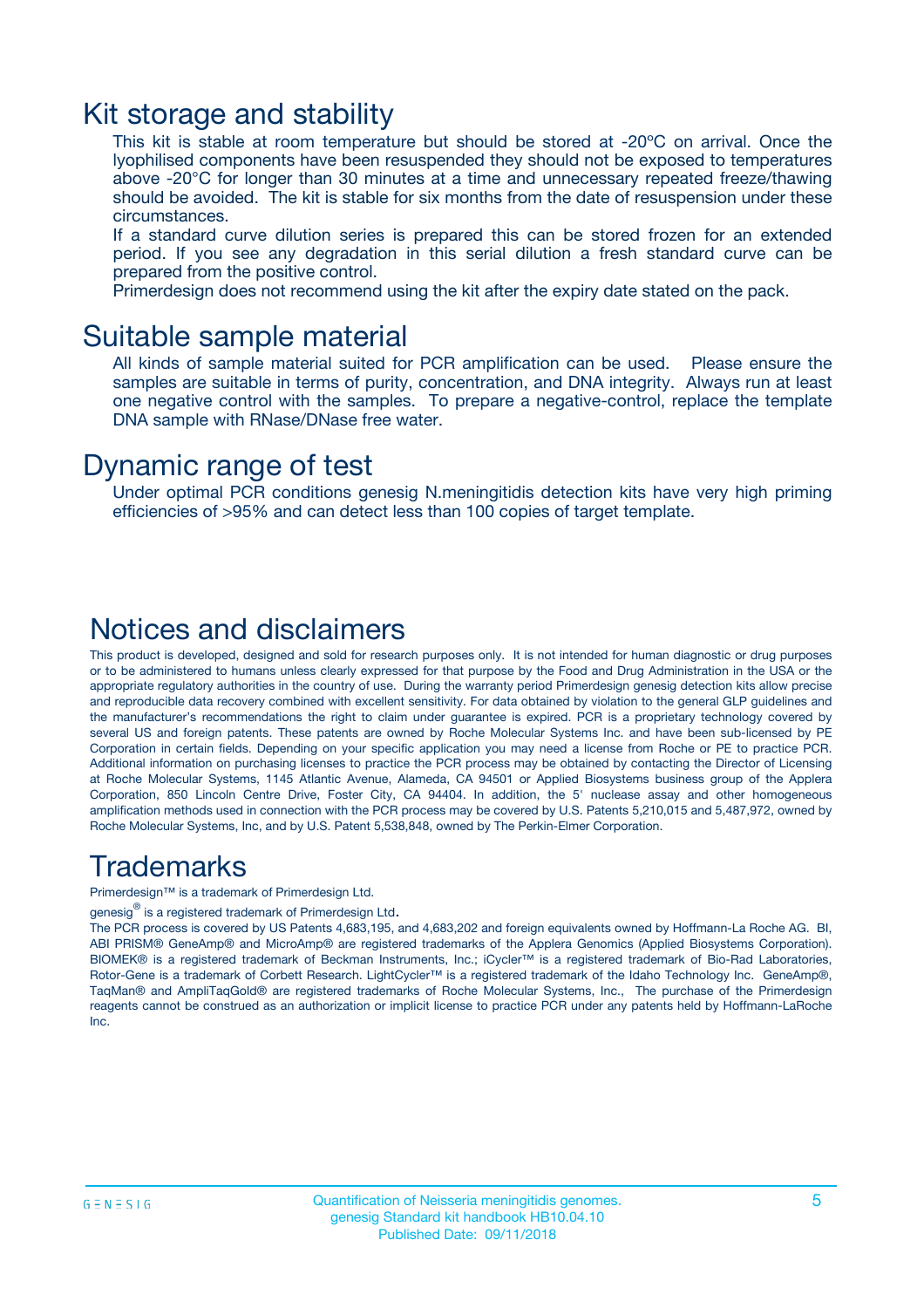# Principles of the test

#### **Real-time PCR**

A N.meningitidis specific primer and probe mix is provided and this can be detected through the FAM channel.

The primer and probe mix provided exploits the so-called TaqMan® principle. During PCR amplification, forward and reverse primers hybridize to the N.meningitidis DNA. A fluorogenic probe is included in the same reaction mixture which consists of a DNA probe labeled with a 5`-dye and a 3`-quencher. During PCR amplification, the probe is cleaved and the reporter dye and quencher are separated. The resulting increase in fluorescence can be detected on a range of qPCR platforms.

#### **Positive control**

For copy number determination and as a positive control for the PCR set up, the kit contains a positive control template. This can be used to generate a standard curve of N.meningitidis copy number / Cq value. Alternatively the positive control can be used at a single dilution where full quantitative analysis of the samples is not required. Each time the kit is used, at least one positive control reaction must be included in the run. A positive result indicates that the primers and probes for detecting the target N.meningitidis gene worked properly in that particular experimental scenario. If a negative result is obtained the test results are invalid and must be repeated. Care should be taken to ensure that the positive control does not contaminate any other kit component which would lead to false-positive results. This can be achieved by handling this component in a Post PCR environment. Care should also be taken to avoid cross-contamination of other samples when adding the positive control to the run. This can be avoided by sealing all other samples and negative controls before pipetting the positive control into the positive control well.

#### **Negative control**

To validate any positive findings a negative control reaction should be included every time the kit is used. For this reaction the RNase/DNase free water should be used instead of template. A negative result indicates that the reagents have not become contaminated while setting up the run.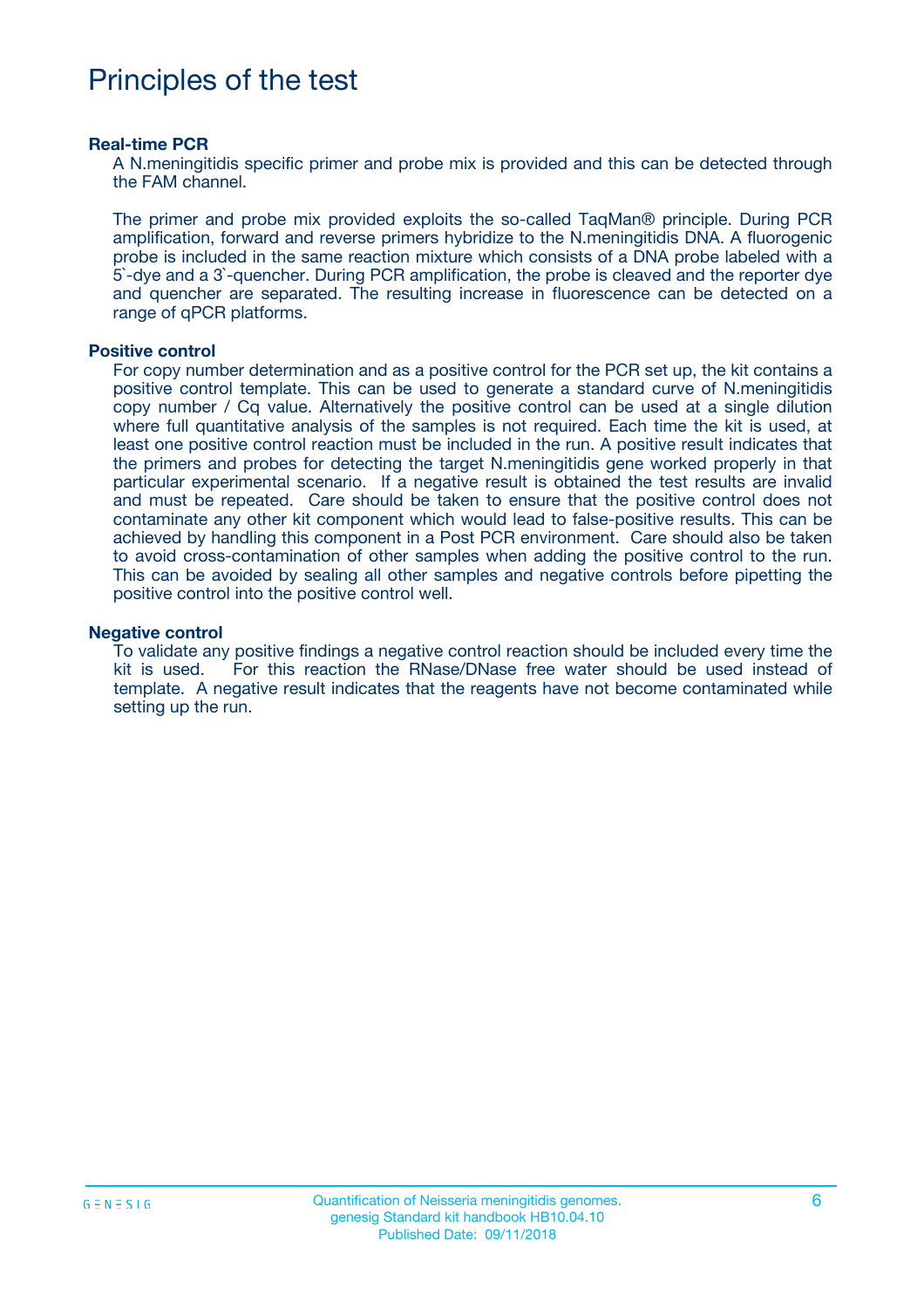## Resuspension protocol

To minimize the risk of contamination with foreign DNA, we recommend that all pipetting be performed in a PCR clean environment. Ideally this would be a designated PCR lab or PCR cabinet. Filter tips are recommended for all pipetting steps.

#### **1. Pulse-spin each tube in a centrifuge before opening.**

This will ensure lyophilised primer and probe mix is in the base of the tube and is not spilt upon opening the tube.

**2. Resuspend the kit components in the RNase/DNase free water supplied, according to the table below.**

To ensure complete resuspension, vortex each tube thoroughly.

| Component - resuspend in water          | Volume |
|-----------------------------------------|--------|
| <b>Pre-PCR pack</b>                     |        |
| N.meningitidis primer/probe mix (BROWN) | 165 ul |

### **3. Resuspend the positive control template in the template preparation buffer supplied, according to the table below:**

To ensure complete resuspension, vortex the tube thoroughly.

| Component - resuspend in template preparation buffer | <b>Nolume</b> |
|------------------------------------------------------|---------------|
| <b>Post-PCR heat-sealed foil</b>                     |               |
| N.meningitidis Positive Control Template (RED) *     | 500 µl        |

\* This component contains high copy number template and is a VERY significant contamination risk. It must be opened and handled in a separate laboratory environment, away from the other components.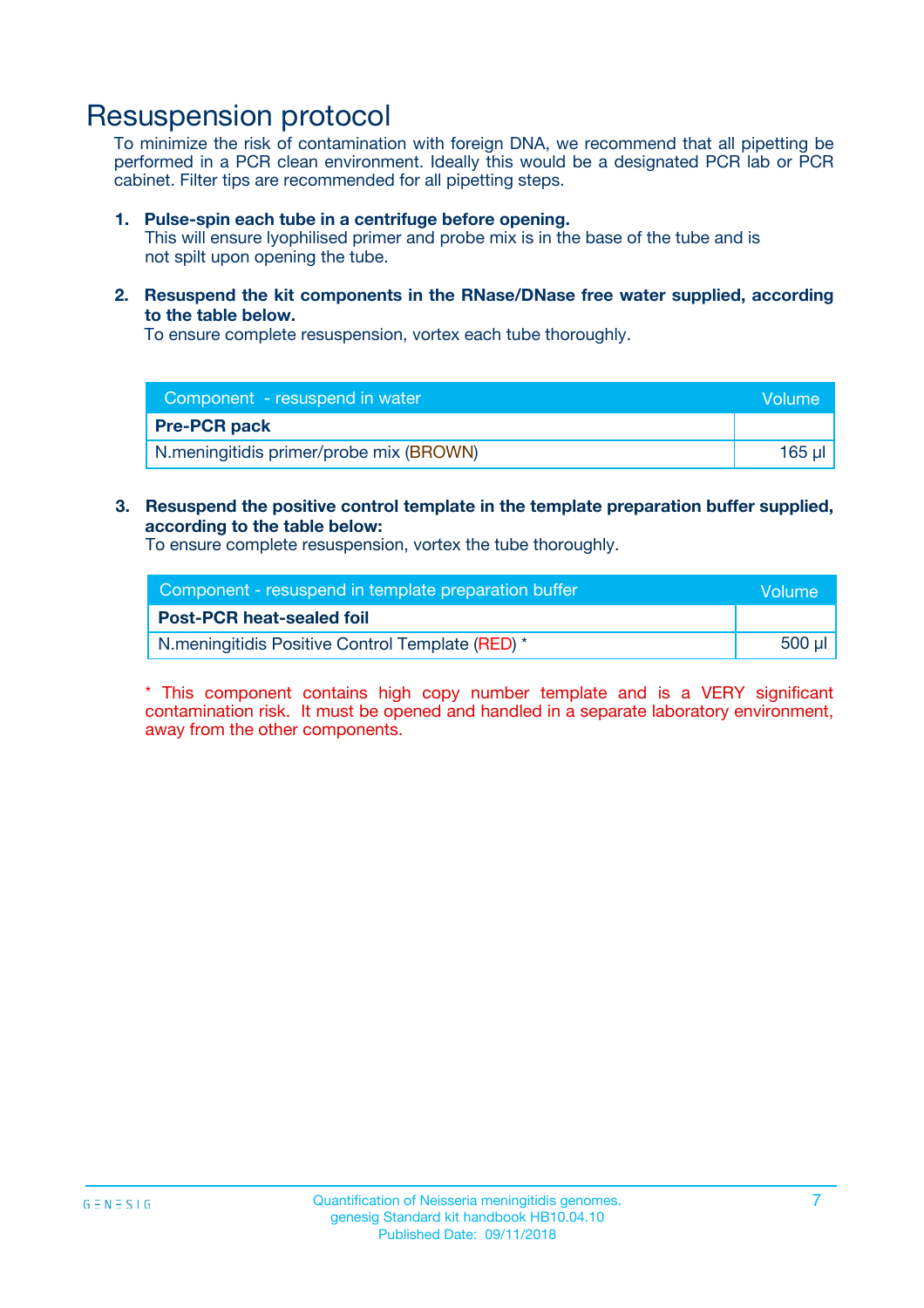# qPCR detection protocol

**1. For each DNA sample prepare a reaction mix according to the table below:** Include sufficient reactions for positive and negative controls.

| Component                                 | Volume   |
|-------------------------------------------|----------|
| oasig or PrecisionPLUS 2X qPCR Master Mix | 10 $\mu$ |
| N.meningitidis primer/probe mix (BROWN)   | 1 $\mu$  |
| <b>RNase/DNase free water (WHITE)</b>     | $4 \mu$  |
| <b>Final Volume</b>                       | 15 ul    |

- **2. Pipette 15µl of this mix into each well according to your qPCR experimental plate set up.**
- **3. Prepare DNA templates for each of your samples.**
- **4. Pipette 5µl of DNA template into each well, according to your experimental plate set up.**

For negative control wells use 5µl of RNase/DNase free water. The final volume in each well is 20µl.

**5. If a standard curve is included for quantitative analysis, prepare a reaction mix according to the table below:**

| Component                                 | Volume          |
|-------------------------------------------|-----------------|
| oasig or PrecisionPLUS 2X qPCR Master Mix | 10 µl           |
| N.meningitidis primer/probe mix (BROWN)   | 1 µI            |
| <b>RNase/DNase free water (WHITE)</b>     | $4 \mu$         |
| <b>Final Volume</b>                       | 15 <sub>µ</sub> |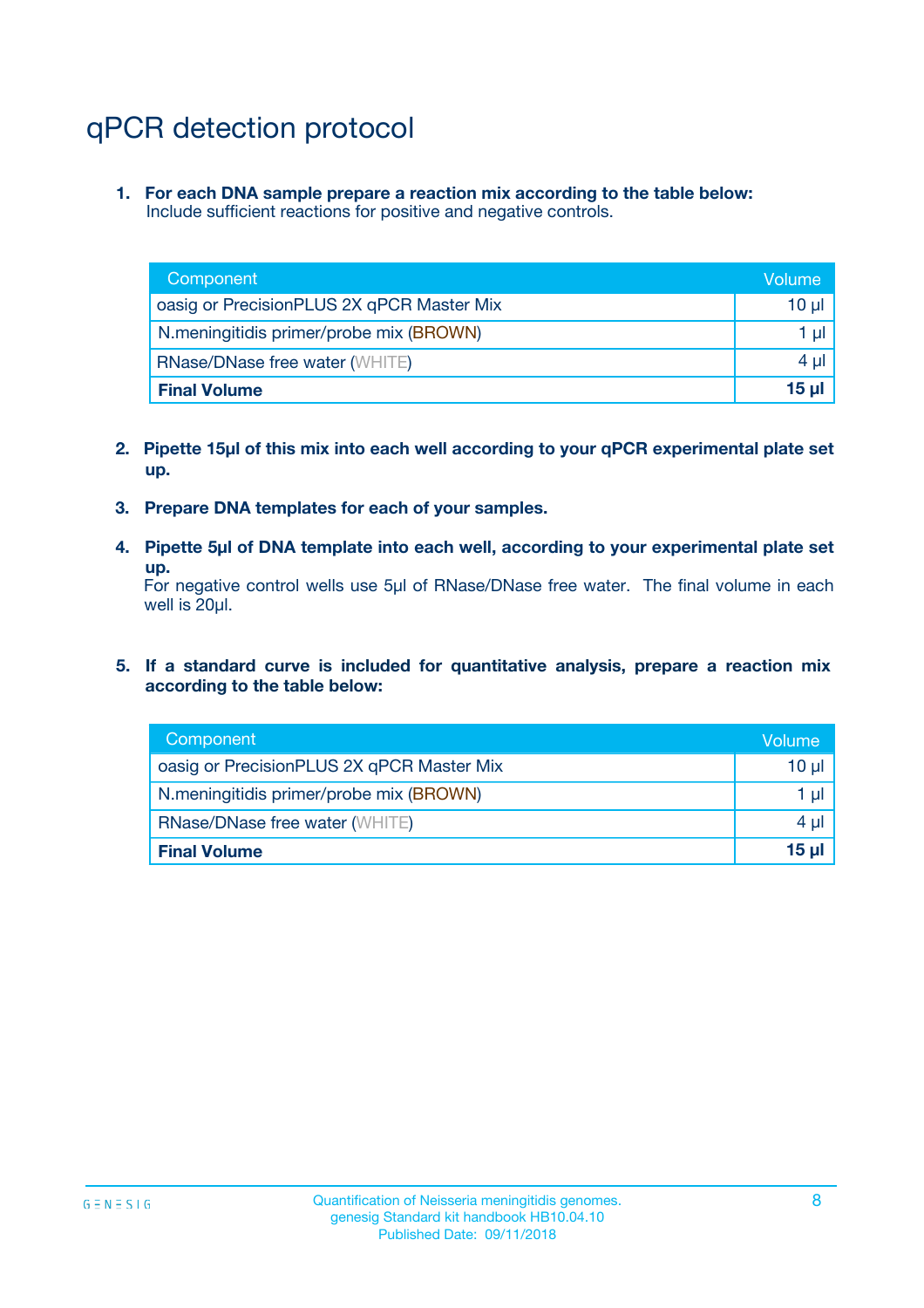### **6. Preparation of a standard curve dilution series.**

- 1) Pipette 90µl of template preparation buffer into 5 tubes and label 2-6
- 2) Pipette 10µl of Positive Control Template (RED) into tube 2
- 3) Vortex thoroughly
- 4) Change pipette tip and pipette 10µl from tube 2 into tube 3
- 5) Vortex thoroughly

Repeat steps 4 and 5 to complete the dilution series

| <b>Standard Curve</b>         | <b>Copy Number</b>     |
|-------------------------------|------------------------|
| Tube 1 Positive control (RED) | $2 \times 10^5$ per µl |
| Tube 2                        | $2 \times 10^4$ per µl |
| Tube 3                        | $2 \times 10^3$ per µl |
| Tube 4                        | $2 \times 10^2$ per µl |
| Tube 5                        | 20 per µl              |
| Tube 6                        | 2 per ul               |

7. Pipette 5µl of standard template into each well for the standard curve according to your experimental plate set up.

The final volume in each well is 20µl.

# qPCR amplification protocol

Amplification conditions using oasig or PrecisionPLUS2X qPCR Master Mix.

|             | <b>Step</b>       | <b>Time</b>     | Temp           |
|-------------|-------------------|-----------------|----------------|
|             | Enzyme activation | 2 min           | $95^{\circ}$ C |
| Cycling x50 | Denaturation      | 10 <sub>s</sub> | 95 $°C$        |
|             | DATA COLLECTION * | 60 s            | 60 °C          |

\* Fluorogenic data should be collected during this step through the FAM channel